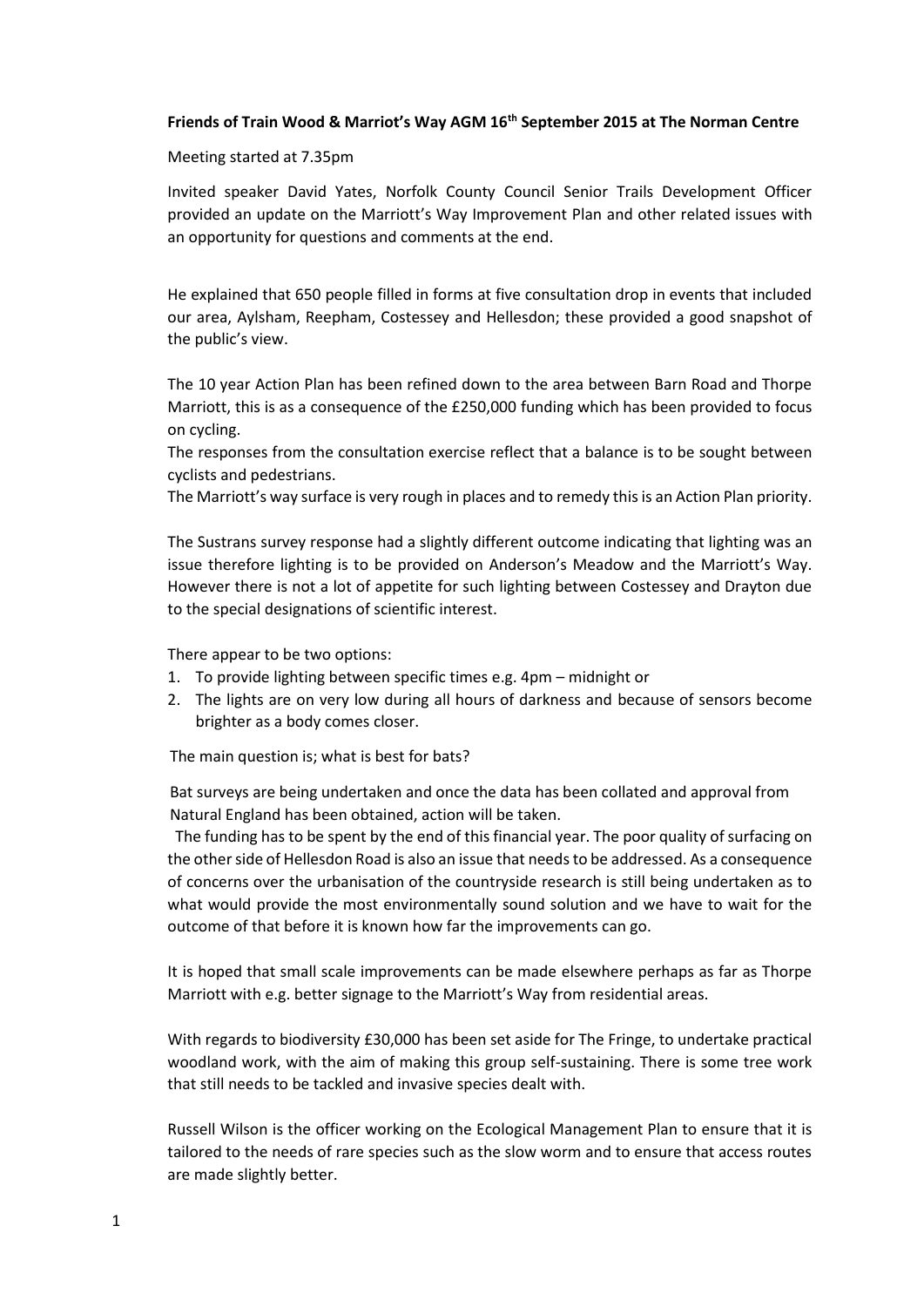## **Friends of Train Wood & Marriott's Way AGM 16th September 2015 at The Norman Centre**

It is unlikely that there will be any further funding in the new financial year.

A bid for the Heritage Lottery Fund was made to make the most of our railway heritage and the nature that came after but this was turned down with the reason that the project was too big.

As a consequence the items deemed 'the arty bits' (e.g. the greeting archway at the Barn Road start of the Walk and developments at the Aylsham end) have been removed (may go elsewhere for these e.g. Arts Lottery bid)

Ideas are to create a digital archive, use living memory (listening project) have an education officer to develop materials and work with High School students in danger of exclusion and provide community education, and to provide community events such as World War 1 cycle race, develop knowledge of biodiversity from the urban section through to Aylsham and as part of this interpretation improve information via e.g. phone apps using geo location.

It is important that what remains of the railway heritage is protected.

In order to put together the second bid, development money (£40,000) has been released so that David Yates may work on the project full time. His aim is to submit a bid for £450,000 in March 2016.

The outcome will be known by June 2016

### **Questions arising from comments**

Stuart (FONCS) asked where the images for the apps etc. were to come from

Response: The records office

Stuart also asserted how important it was that the entrance to the old City Station railway site (and Marriott's Way) is developed to heighten public awareness. What is the best way for us to move forward?

Response: David Yates is willing to attend meetings.

John Elliot commented that two aspects of Marriott's way and Train Wood don't seem to figure in the plans.

- 1. The fresh look at the uses of the River Wensum being made what are the links between the reinvention of the Wensum as a community resource and David Yates project?
- 2. The wood and river as a major resource for fishermen; the platforms are in a poor state of repair. Will these be looked at in the development plan?

Response: Fortunately, David White who is coordinating the Wensum Valley Work is a colleague of David Yates. David feels it would be a struggle to get improvements to the platforms made as the funding priority was cycling.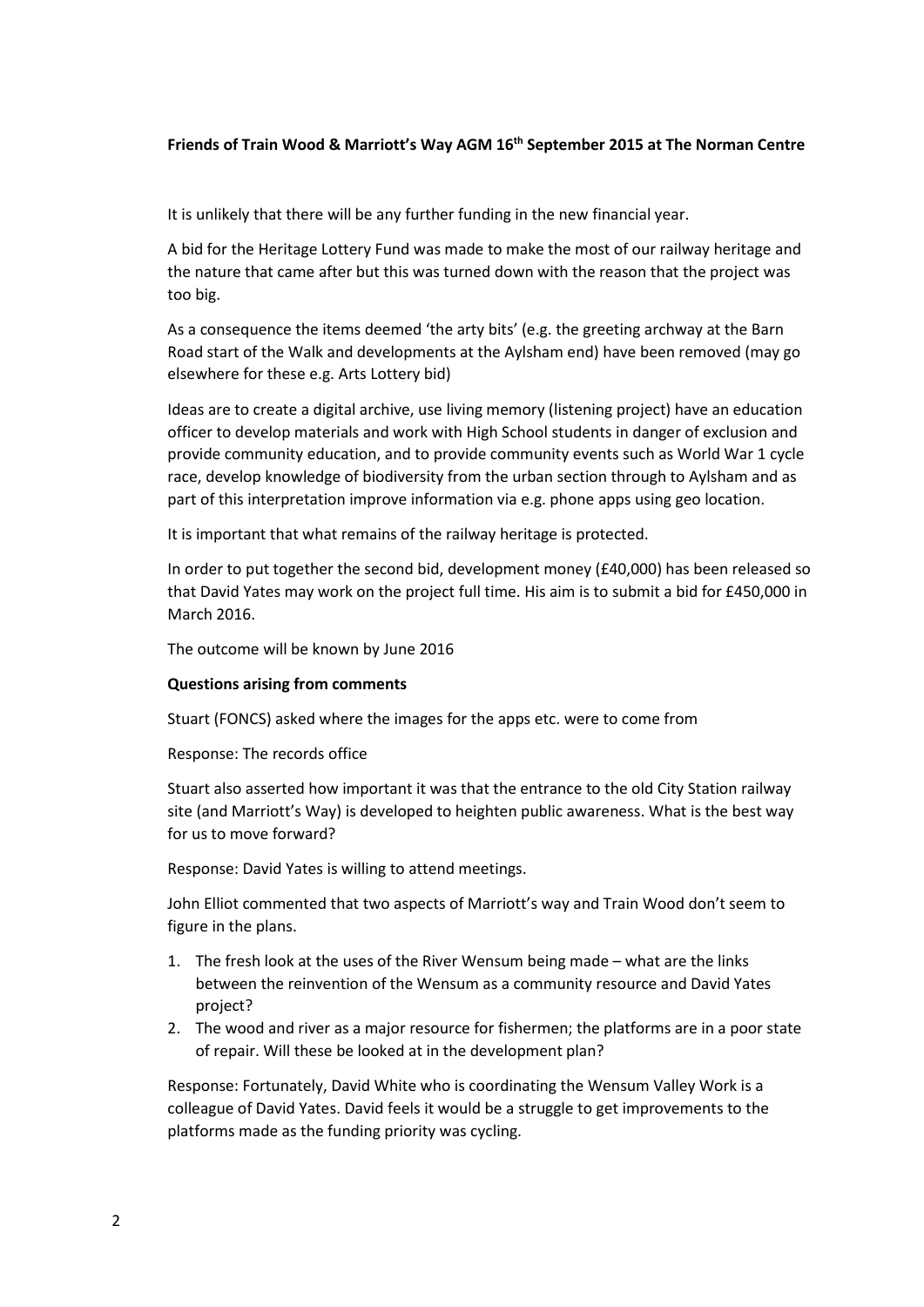# **Friends of Train Wood & Marriott's Way AGM 16th September 2015 at The Norman Centre**

Sue Cubbage provided a point of information in that the platforms would also be of educational benefit by providing safe access to the river for activities such as 'dipping' for aquatic mini beasts.

Joyce Aynsley drew David's attention to the fact that in the Slough Bottom area of the Marriott's Way, the Green Gym had hacked back and cut through a drain which the Himalayan Balsam is now travelling through.

**Response:** David Yates made a note of this.

Richard asked if the sign at the start of the way could be designed via a school project and involve the press and publicity.

**Response:** the original metal sign proposed in the original bid was to be professionally made to a design created by children.

Richard felt that with regards to signage repairs need to be made to that which already exists (and drew attention to a sign behind the old snooker hall, purporting to direct cyclists and pedestrians to the city when it in fact pointed to the river via the woods)

**Response:** David made a note of this

Lucy suggested that an audit of what is already there is conducted so that signage could be started again and have a consistent look.

Alan Cubbage then drew this part of the AGM to a close by thanking everyone present for their attendance at the meeting on such a grim, wet evening and commented that it was rewarding to know that the views of the community are being heard.

There then followed a short break for refreshments and the free raffle.

8.30pm the meeting resumed

1. The chair again thanked attendees for attending and remaining

2. Apologies were received from: Mart Sc, Richard Bearman, Christine O'Hanlon, Simeon Jackson, Sue Phillips, Rachel Watson, and Anne Harris.

3. Minutes of the last AGM on  $17<sup>th</sup>$  September 2014 were agreed as a true and accurate representation of the meeting.

4. Matters arising: Page 1. Alan Cubbage (Chair) thanked John Battley- who has experienced a number of personal pressures on him- for his support over the years.

5. Chairs report: see appendix 1, attached.

6. Treasurers report: see appendix 2, attached.

7. Election of Management committee

Chair: Alan Cubbage, Nominated by Stuart McPherson, Seconded by John Elliot

Appointed